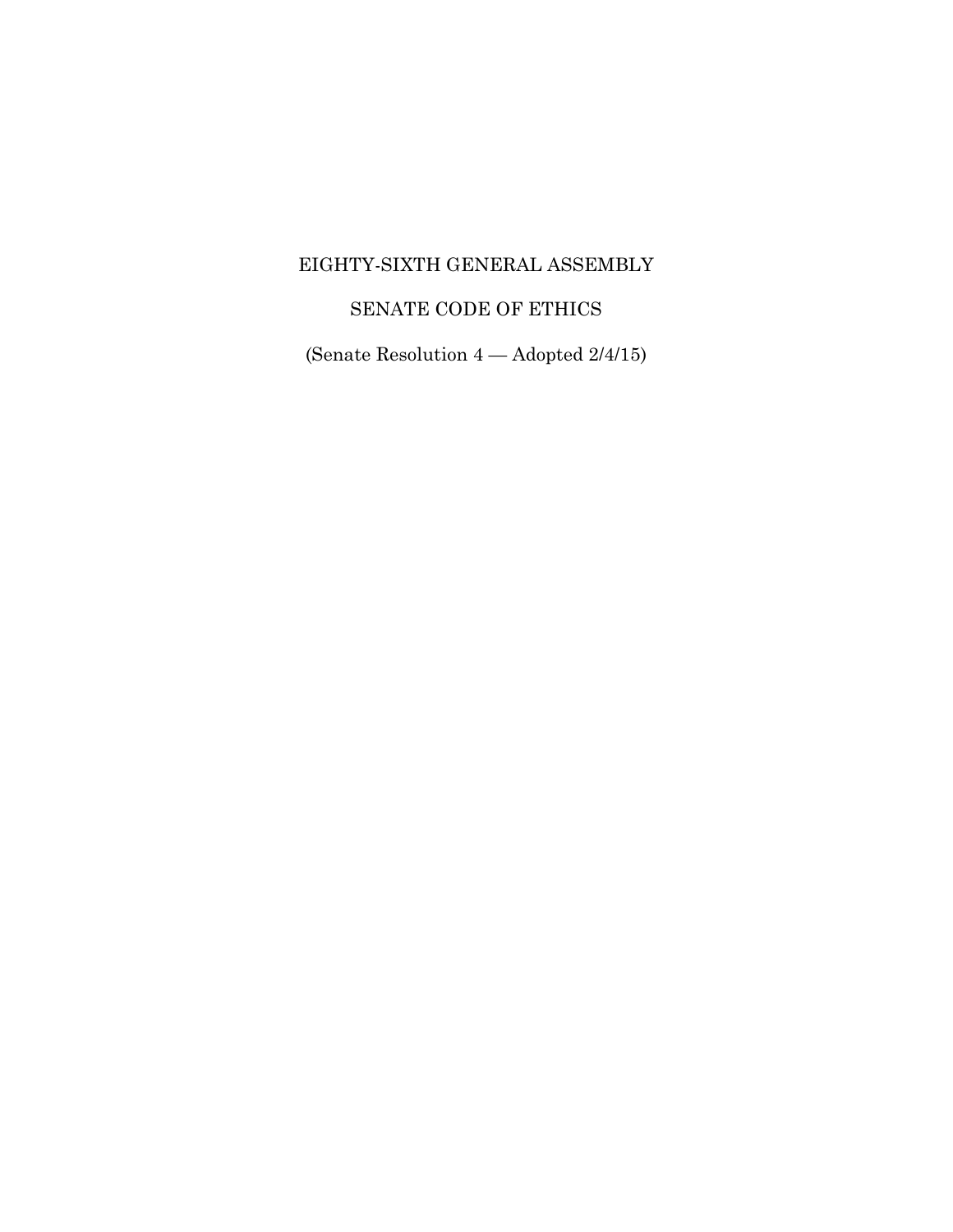### **SENATE CODE OF ETHICS**

PREAMBLE. Every legislator owes a duty to uphold the integrity and honor of the general assembly, to encourage respect for the law and for the general assembly and the members thereof, and to observe the legislative code of ethics.

In doing so, members of the senate have a duty to conduct themselves so as to reflect credit on the general assembly, and to inspire the confidence, respect, and trust of the public, and to strive to avoid both unethical and illegal conduct and the appearance of unethical and illegal conduct.

Recognizing that service in the Iowa general assembly is a part-time endeavor and that members of the general assembly are honorable individuals who are active in the affairs of their localities and elsewhere and that it is necessary that they maintain a livelihood and source of income apart from their legislative compensation, the following rules are adopted pursuant to section 68B.31, to assist the members in the conduct of their legislative affairs.

1. ECONOMIC INTEREST OF SENATOR. Taking into account that legislative service is part-time, a senator shall not accept economic or investment opportunity, under circumstances where the senator knows, or should know, that there is a reasonable possibility that the opportunity is being afforded the senator with intent to influence the senator's conduct in the performance of official duties.

2. DIVESTITURE. Where a senator learns that an economic or investment opportunity previously accepted was offered with the intent of influencing the senator's conduct in the performance of official duties, the senator shall take steps to divest that senator of that investment or economic opportunity, and shall report the facts of the situation to the senate ethics committee.

3. CHARGES FOR SERVICES. A senator shall not charge to or accept from a person, corporation, partnership, or association known to have a legislative interest a price, fee, compensation, or other consideration for the sale or lease of any property or the furnishing of services which is in excess of that which the senator would charge another.

4. USE OF CONFIDENTIAL INFORMATION. A senator in order to further the senator's own economic or other interests, or those of any other person, shall not disclose or use confidential information acquired in the course of official duties.

5. HONORARIA. A senator shall not accept an honorarium from a restricted donor for a speech, writing for publication, or other similar activity, except as otherwise provided in section 68B.23.

6. EMPLOYMENT. A senator shall not accept employment, either directly or indirectly, from a political action committee or from an organization exempt from taxation under section 501(c)(4), 501(c)(6), or 527 of the Internal Revenue Code that engages in activities related to the nomination, election, or defeat of a candidate for public office. A senator may accept employment from a political party, but shall disclose the employment relationship in writing to the secretary of the senate within ten days after the beginning of each legislative session. If a senator accepts employment from a political party during a legislative session, the senator shall disclose the employment relationship within ten days after acceptance of the employment.

For the purpose of this rule, a political action committee means a committee, but not a candidate's committee, which accepts contributions, makes expenditures, or incurs indebtedness in the aggregate of more than seven hundred fifty dollars in any one calendar year to expressly advocate the nomination, election, or defeat of a candidate for public office or to expressly advocate the passage or defeat of a ballot issue or influencing legislative action, or an association, lodge, society, cooperative, union, fraternity, sorority, educational institution, civic organization, labor organization, religious organization, or professional organization which makes contributions in the aggregate of more than seven hundred fifty dollars in any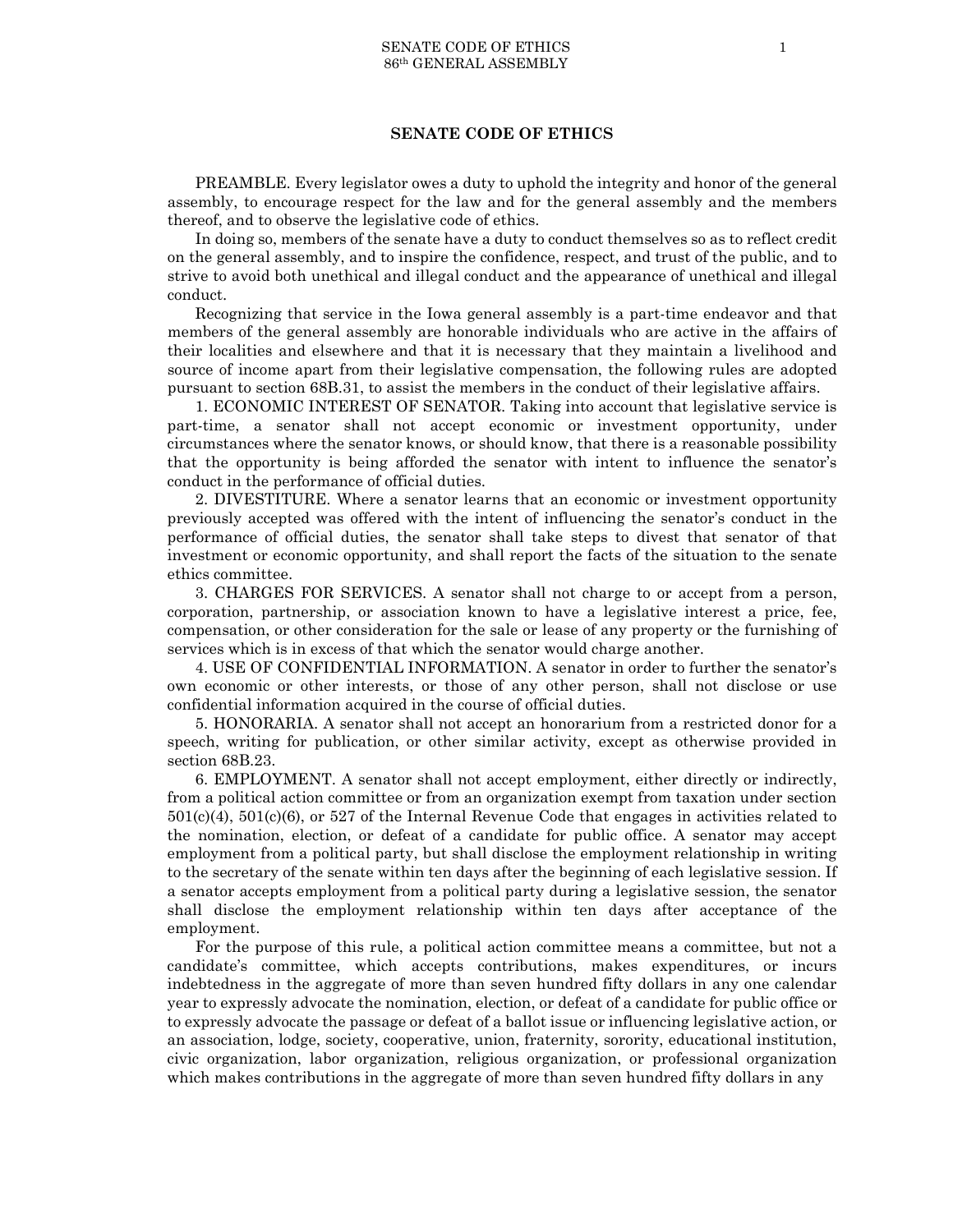one calendar year to expressly advocate the nomination, election, or defeat of a candidate for public office or ballot issue or influencing legislative action.

7. ECONOMIC INTERESTS OF LOBBYIST. With the exception of exercising unfettered discretion in supporting or refusing to support proposed legislation, a senator shall not take action intended to affect the economic interests of a lobbyist or citizen supporting or opposing proposed legislation.

8. APPEARANCE BEFORE GOVERNMENTAL AGENCY. A senator may appear before a governmental agency or board in any representation case, except that the senator shall not act as a lobbyist. Whenever a senator appears before a governmental agency or board, the senator shall carefully avoid all conduct which might in any way lead members of the general public to conclude that the senator is using the senator's official position to further the senator's professional success or personal financial interest.

9. CONFLICTS OF INTERESTS. In order to permit the general assembly to function effectively, a senator will sometimes be required to vote on bills and participate in committee work which will affect the senator's employment and other monetary interests. In making a decision relative to the senator's activity on given bills or committee work which are subject to the code, the following factors shall be considered:

a. Whether a substantial threat to the senator's independence of judgment has been created by the conflict situation.

b. The effect of the senator's participation on public confidence in the integrity of the legislature.

c. The need for the senator's particular contribution, such as special knowledge of the subject matter, to the effective functioning of the legislature.

A senator with a conflict of interest may participate in floor debate if prior to debate the senator indicates the conflict of interest.

10. GIFTS. Except as otherwise provided in section 68B.22, a senator, or that person's immediate family member, shall not, directly or indirectly, accept or receive any gift or series of gifts from a restricted donor.

11. DISCLOSURE REQUIRED. Each senator shall file with the secretary of the senate within ten days after the adoption of the code of ethics by the senate, and within ten days after the convening of the second session of the general assembly, a statement under section 68B.35 on forms provided by the secretary of the senate setting forth the following information:

The nature of each business in which the senator is engaged and the nature of the business of each company in which the senator has a financial interest. A senator shall not be required to file a report or be assumed to have a financial interest if the annual income derived from the investment in stocks, bonds, bills, notes, mortgages, or other securities offered for sale through recognized financial brokers is less than one thousand dollars.

Disclosures required under this rule shall be as of the date filed unless provided to the contrary, and shall be amended to include interests and changes encompassed by this rule that occur while the general assembly is in session. All filings under this rule shall be open to public inspection in the office of the secretary of the senate at all reasonable times.

The secretary of the senate shall inform the ethics committee of the statements which are filed and shall report to the ethics committee the names of any senators who appear not to have filed complete statements. The chairperson of the ethics committee shall request in writing that a senator who has failed to complete the report or appears to have filed an incomplete report do so within five days, and, upon the failure of the senator to comply, the ethics committee shall require the senator to appear before the committee.

12. STATUTORY VIOLATIONS. Members of the general assembly are urged to familiarize themselves with chapters 68B, 721, and 722.

13. CHARGE ACCOUNTS. Senators shall not charge any amount or item to any charge account to be paid for by any lobbyist or any client the lobbyist represents.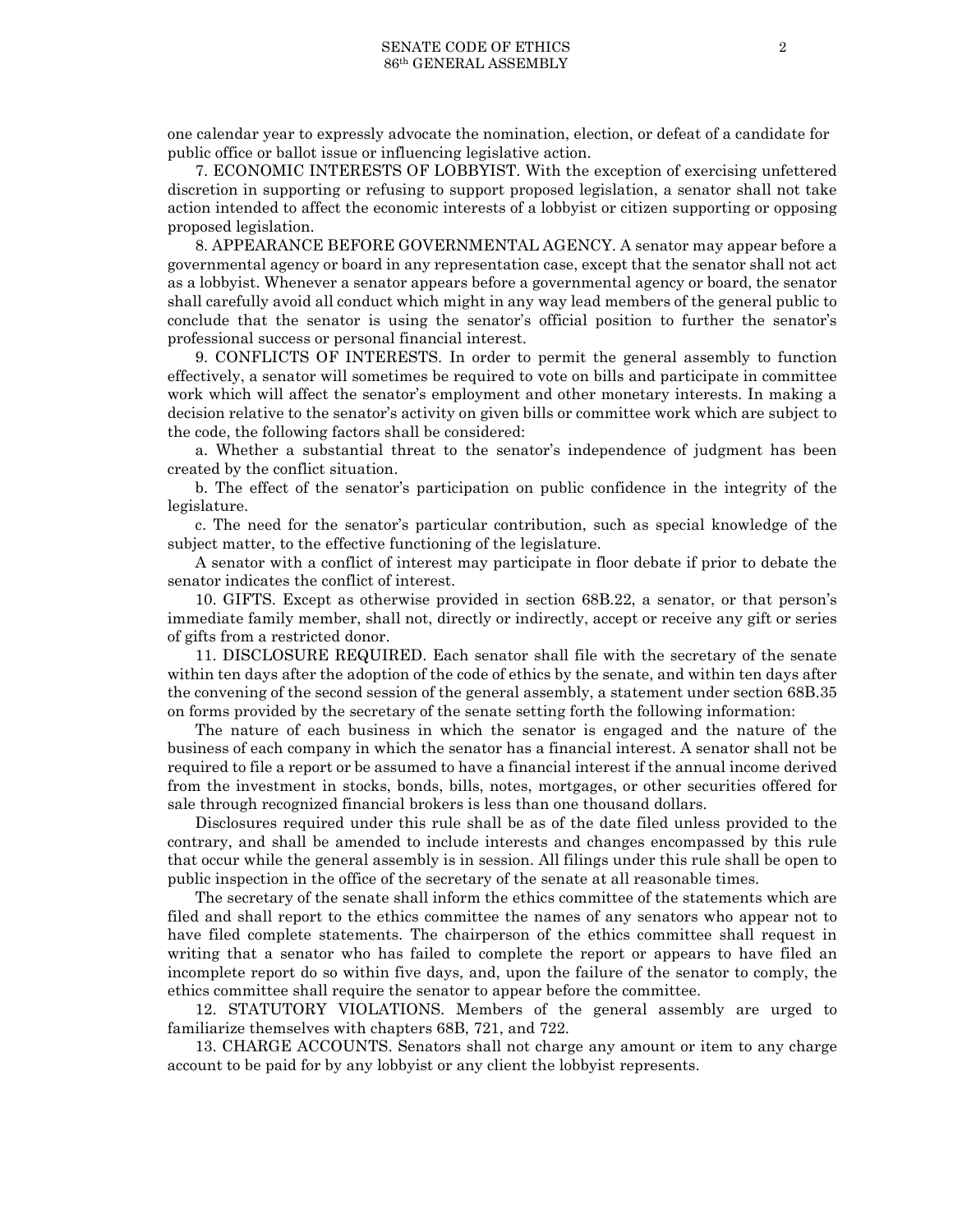14. TRAVEL EXPENSES. A senator shall not charge to the state of Iowa amounts for travel and expenses unless the senator actually has incurred those mileage and expense costs. Senators shall not file the vouchers for weekly mileage reimbursement required by section 2.10, subsection 1, unless the travel was actually incurred at commensurate expense to the senator.

15. COMPLAINTS. Complaints or charges against any senator or any lobbyist shall be in writing, made under oath, and filed with the secretary of the senate or the chairperson of the ethics committee. If filed with the secretary of the senate, the secretary shall immediately advise the chairperson of the ethics committee of the receipt of the complaint.

Complaint forms shall be available from the secretary of the senate, or the chairperson of the ethics committee, but a complaint shall not be rejected for failure to use an approved form if the complaint substantially complies with senate requirements.

A complainant may submit exhibits and affidavits attached to the complaint.

#### 16. FILING OF COMPLAINTS.

a. *Persons entitled.* Complaints may be filed by any person believing that a senator, lobbyist, or client of a lobbyist has violated the senate ethics code, the joint rules governing lobbyists, or chapter 68B of the Iowa Code. A violation of the criminal law may be considered to be a violation of this code of ethics if the violation constitutes a serious misdemeanor or greater, or a repetitive and flagrant violation of the law.

b. *Committee complaint.* The ethics committee may, upon its own motion, initiate a complaint, investigation, or disciplinary action.

c. *Timeliness of filing.* A complaint will be considered to be timely filed if it is filed within three years of the occurrence of the alleged violation of the ethics code.

17. PERMANENT RECORD. The secretary of the senate shall maintain a permanent record of all complaints filed, evidence received by the committee, and any transcripts or other recordings made of committee proceedings, including a separate card file containing the date filed, name and address of the complainant, name and address of the respondent, a brief statement of the charges made, and ultimate disposition of the complaint. The secretary shall keep each such complaint confidential until public disclosure is made by the ethics committee.

### 18. PREHEARING PROCEDURE.

a. *Defective complaint.* Upon receipt of a complaint, the chairperson and ranking member of the ethics committee shall determine whether the complaint substantially complies with the requirements of this code of ethics and section 68B.31, subsection 6. If the complaint does not substantially comply with the requirements for formal sufficiency under the code of ethics, the complaint may be returned to the complainant with a statement that the complaint is not in compliance with the code and a copy of the code. If the complainant fails to amend the complaint to comply with the code within a reasonable time, the chairperson and ranking member may dismiss the complaint with prejudice for failure to prosecute.

b. *Service of complaint on respondent.* Upon receipt of any complaint substantially complying with the requirements of this code of ethics, the chairperson of the ethics committee shall cause a copy of the complaint and any supporting information to be delivered promptly to the respondent, requesting a written response to be filed within ten days. At the time delivery is made to the respondent, delivery of copies of the complaint and any supporting information shall be made to legislative staff assigned to the ethics committee. The response may do any of the following:

(1) Admit or deny the allegation or allegations.

(2) Object that the allegation fails to allege a violation of chapter 68B or the code of ethics.

(3) Object to the jurisdiction of the committee.

(4) Request a more specific statement of the allegation or allegations.

c. *Objection to member.* In addition to the items which may be included in a response pursuant to paragraph "b", the response may also include an objection to the participation of any member of the committee in the consideration of the allegation or allegations on the grounds that the member cannot render an impartial and unbiased decision.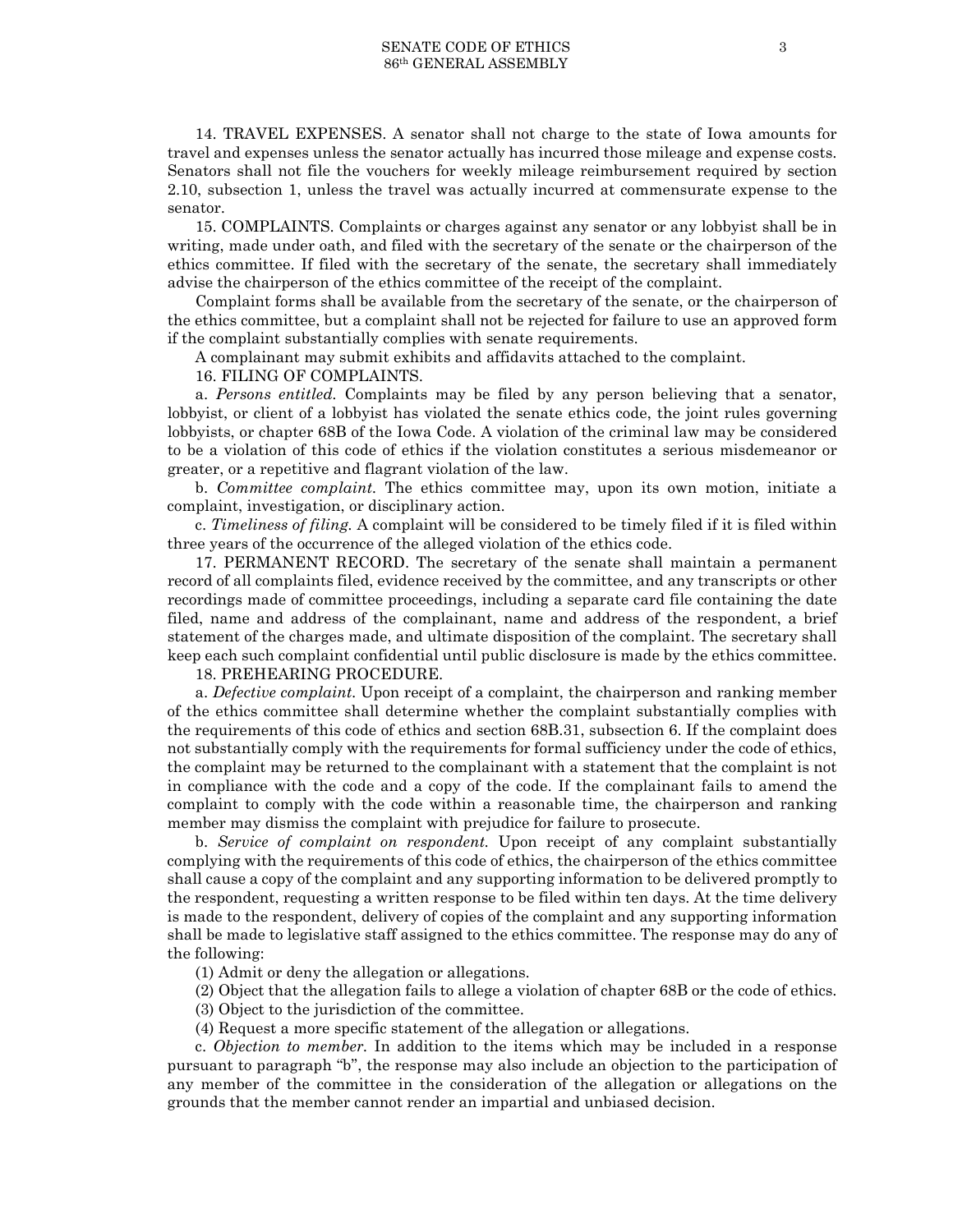d. *Extension of time.* At the request of the respondent and upon a showing of good cause, the committee, or the chairperson and ranking member, may extend the time for response, not to exceed ten additional days.

e. *Confidentiality.* If a complaint is not otherwise made public, the members of the committee and legislative staff assigned to the ethics committee shall treat the complaint and all supporting information as confidential until the written response is received from the respondent.

f. *Communications with ethics committee.* After a complaint has been filed or an investigation has been initiated, a party to the complaint or investigation shall not communicate, or cause another to communicate, as to the merits of the complaint or investigation with a member of the committee, except under the following circumstances:

(1) During the course of any meetings or other official proceedings of the committee regarding the complaint or investigation.

(2) In writing, if a copy of the writing is delivered to the adverse party or the designated representative for the adverse party.

(3) Orally, if adequate prior notice of the communication is given to the adverse party or the designated representative for the adverse party.

(4) As otherwise authorized by statute, the senate code of ethics, the joint rules governing lobbyists, or vote of the committee.

g. *Scheduling hearing.* Upon receipt of the response, the committee shall schedule a public meeting to review the complaint and available information, and shall do one of the following:

(1) Notify the complainant that no further action will be taken, unless further substantiating information is produced.

(2) Dismiss the complaint for failure to meet the statutory and code of ethics requirements for valid complaints.

(3) Take action on the complaint without requesting the appointment of an independent special counsel if the committee determines the complaint is valid and determines no dispute exists between the parties regarding the material facts that establish a violation. The committee may do any of the following:

(a) Issue an admonishment to advise against the conduct that formed the basis for the complaint and to exercise care in the future.

(b) Issue an order to cease and desist the conduct that formed the basis for the complaint.

(c) Make a recommendation to the senate that the person subject to the complaint be censured or reprimanded.

(4) Request that the chief justice of the supreme court appoint an independent special counsel to conduct an investigation of the complaint and supporting information, to make a determination of probable cause, and to report the findings to the committee, which shall be received within a reasonable time.

h. *Public hearing.* If independent special counsel is appointed, upon receipt of the report of independent special counsel's findings, the committee shall schedule a public meeting to review the report and shall do either of the following:

(1) Cause the complaint to be scheduled for a public hearing.

(2) Dismiss the complaint based upon a determination by independent special counsel and the committee that insufficient evidence exists to support a finding of probable cause.

19. HEARING PROCEDURE.

a. *Notice of hearing.* If the committee causes a complaint to be scheduled for a public hearing, notice of the hearing date and time shall be given to the complainant and respondent in writing, and of the respondent's right to appear in person, be represented by legal counsel, present statements and evidence, and examine and cross-examine witnesses. The committee shall not be bound by formal rules of evidence, but shall receive relevant evidence, subject to limitations on repetitiveness. Any evidence taken shall be under oath.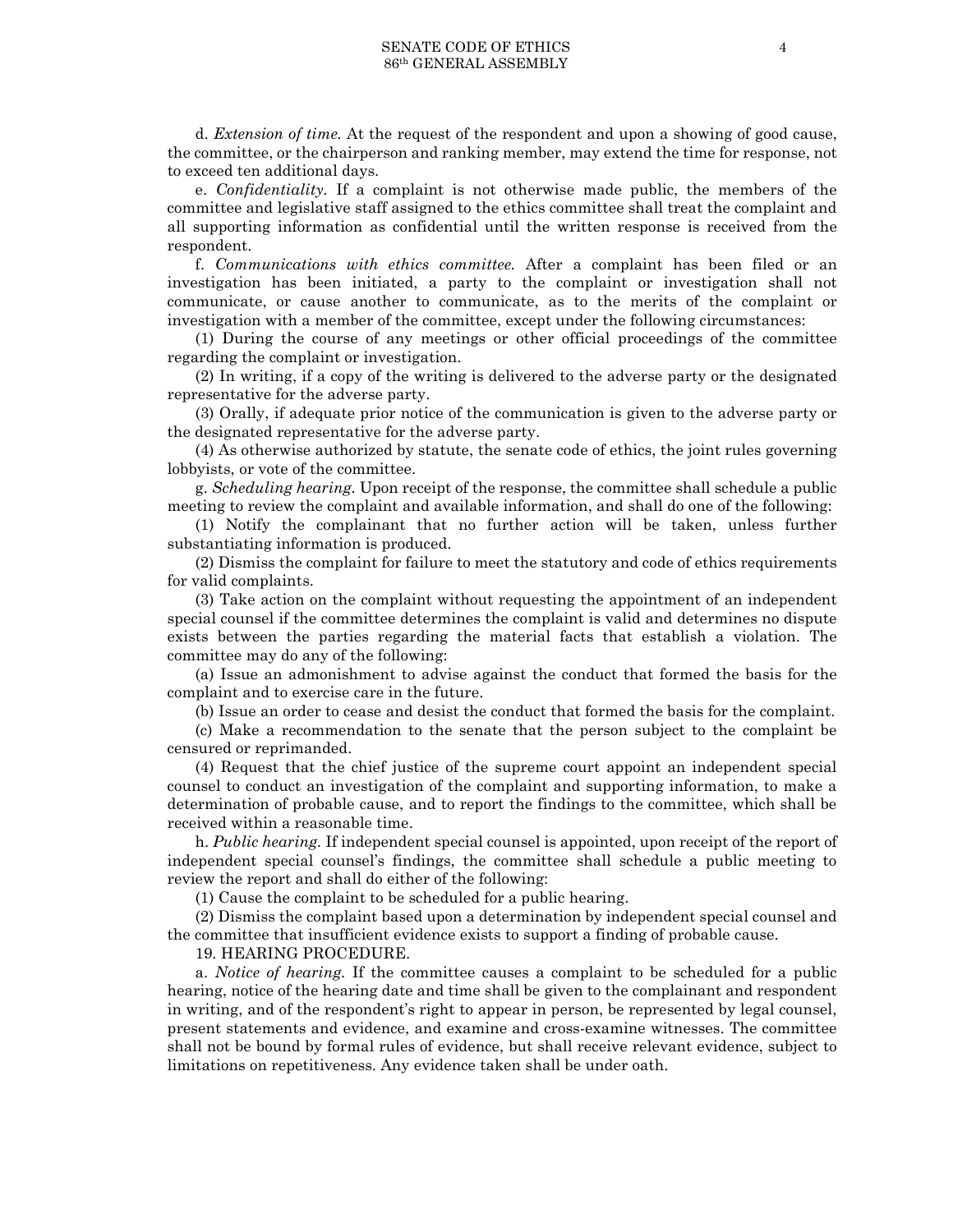b. *Subpoena power.* The committee may require, by subpoena or otherwise, the attendance and testimony of witnesses and the production of such books, records, correspondence, memoranda, papers, documents, and any other things it deems necessary to the conduct of the inquiry.

c. *Ex post facto.* An investigation shall not be undertaken by the committee of a violation of a law, rule, or standard of conduct that is not in effect at the time of violation.

d. *Disqualification of member.* Members of the committee may disqualify themselves from participating in any investigation of the conduct of another person upon submission of a written statement that the member cannot render an impartial and unbiased decision in a case. A member may also be disqualified by a unanimous vote of the remaining eligible members of the committee.

A member of the committee is ineligible to participate in committee meetings, as a member of the committee, in any proceeding relating to the member's own official conduct.

If a member of the committee is disqualified or ineligible to act, the majority or minority leader who appointed the member shall appoint a replacement member to serve as a member of the committee during the period of disqualification or ineligibility.

e. *Hearing.* At the hearing, the chairperson shall open the hearing by stating the charges, the purpose of the hearing, and its scope. The burden of proof rests upon the complainant to establish the facts as alleged, by clear and convincing evidence. However, questioning of witnesses shall be conducted by the members of the committee, by independent special counsel, or by a senator. The chairperson shall also permit questioning by legal counsel representing the complainant or respondent.

The chairperson or other member of the committee presiding at a hearing shall rule upon procedural questions or any question of admissibility of evidence presented to the committee. Rulings may be reversed by a majority vote of the committee members present.

The committee may continue the hearing to a future date if necessary for appropriate reasons or purposes.

f. *Committee action.* Upon receipt of all relevant evidence and arguments, the committee shall consider the same and recommend to the senate any of the following:

(1) That the complaint be dismissed.

(2) That the senator, lobbyist, or client of a lobbyist be censured or reprimanded, and recommend the appropriate form of censure or reprimand.

(3) Any other appropriate sanction, including suspension or expulsion from membership in the senate, or suspension of lobbying privileges.

g. *Disposition resolution.* By appropriate resolution, the senate may amend, adopt, or reject the report of the ethics committee, including the committee's recommendations regarding disciplinary action.

20. COMMITTEE AUTHORIZED TO MEET. The senate ethics committee is authorized to meet at the discretion of the chairperson to conduct hearings and other business that properly may come before it. If the committee submits a report seeking senate action against a senator, lobbyist, or client of a lobbyist after the second regular session of a general assembly has adjourned sine die, the report shall be submitted to and considered by the subsequent general assembly. However, the report may be submitted to and considered during any special session which may take place after the second regular session of a general assembly has adjourned sine die, but before the convening of the next general assembly.

21. ADVISORY OPINIONS.

a. *Requests for formal opinions.* A request for a formal advisory opinion may be filed by any person who is subject to the authority of the ethics committee. The ethics committee may also issue a formal advisory opinion on its own motion, without having previously received a formal request for an opinion, on any issue that is within the jurisdiction of the committee. Requests shall be filed with either the secretary of the senate or the chairperson of the ethics committee.

b. *Form and contents of requests.* A request for a formal advisory opinion shall be in writing and may pertain to any subject matter that is related to the application of the senate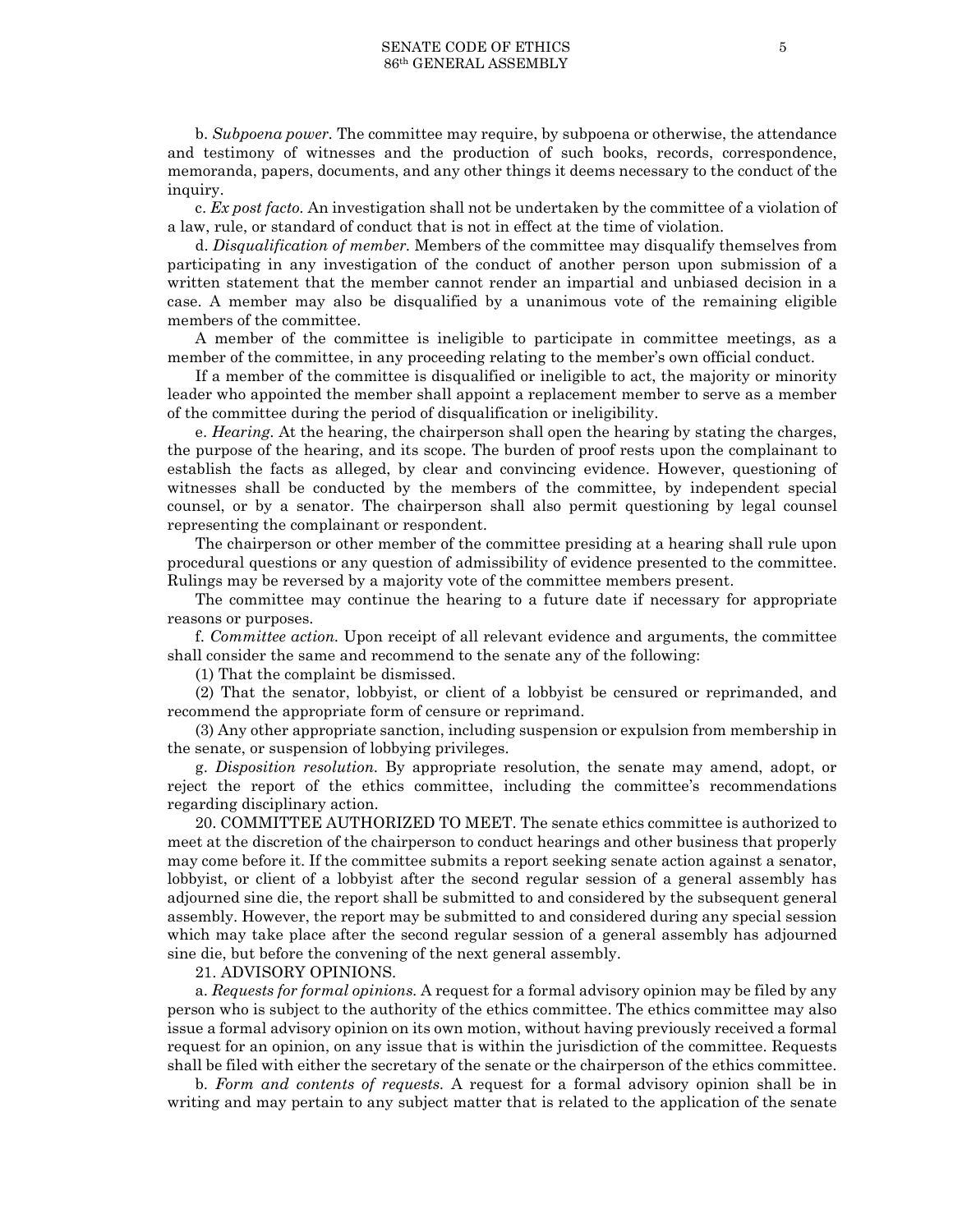code of ethics, the joint rules governing lobbyists, or chapter 68B of the Code to any person who is subject to the authority of the ethics committee. Requests shall contain one or more specific questions and shall relate either to future conduct or be stated in the hypothetical. A request for an advisory opinion shall not specifically name any individual or contain any other specific identifying information, unless the request relates to the requester's own conduct. However, any request may contain information which identifies the kind of individual who may be affected by the subject matter of the request. Examples of this latter kind of identifying information may include references to conduct of a category of individuals, such as but not limited to conduct of legislators, legislative staff, lobbyists, or clients of lobbyists.

c. *Confidentiality of formal requests and opinions.* Requests for formal opinions are not confidential and any deliberations of the committee regarding a request for a formal opinion shall be public. Opinions issued in response to requests for formal opinions are not confidential, shall be in writing, and shall be placed on file in the office of the secretary of the senate. Persons requesting formal opinions shall personally receive a copy of the written formal opinion that is issued in response to the request.

22. CALCULATION OF TIME —— DAYS. For purposes of these rules, unless the context otherwise requires, the word "day" or "days" shall mean a calendar day except that if the day is the last day of a specific time period and falls upon a Saturday, Sunday, or legal holiday, the time prescribed shall be extended so as to include the whole of the next day in which the offices of the senate and the general assembly are open for official business.

23. COMPLAINT FILING FORM. The following form shall be used to file a complaint under these rules:

#### THE SENATE

Ethics Complaint Form Re: \_\_\_\_\_\_\_\_\_\_\_\_\_\_\_\_\_\_\_\_\_ (Senator/Lobbyist/Client of Lobbyist), of \_\_\_\_\_\_\_\_\_\_\_\_\_, Iowa. I, \_\_\_\_\_\_\_\_\_\_\_\_\_\_\_, (Complainant), residing at \_\_\_\_\_\_\_\_\_\_, in the of \_\_\_\_\_\_\_\_\_\_, hereby complain that City of \_\_\_\_\_\_\_\_\_\_\_\_\_\_, State of \_\_\_\_\_\_\_\_\_\_\_\_\_\_, hereby complain that \_\_\_\_\_\_\_\_\_\_\_\_\_\_\_\_\_\_\_\_\_\_\_\_\_\_\_\_\_ (Senator/Lobbyist/Client of Lobbyist), whose address is \_\_\_\_\_\_\_\_\_\_\_\_\_\_\_\_\_\_\_\_\_\_\_\_\_\_\_\_\_\_\_\_\_\_\_\_\_\_\_\_\_\_\_\_\_, has violated the Senate Code of Ethics or

Joint Rules Governing Lobbyists in that:

(Explain the basis for the complaint here. Use additional pages, if necessary.)

Under penalty of perjury, I certify that the above complaint is true and correct as I verily believe.

> \_\_\_\_\_\_\_\_\_\_\_\_\_\_\_\_\_\_\_\_\_\_\_\_\_\_\_ Signature of Complainant

\_\_\_\_\_\_\_\_\_\_\_\_\_\_\_\_\_\_\_\_\_\_\_\_\_\_\_\_\_\_\_\_

SUBSCRIBED AND AFFIRMED to before me this \_\_\_\_\_ day of \_\_\_\_\_\_\_\_\_\_\_\_\_, \_\_\_\_\_\_\_\_\_\_

Notary Public in and for the State of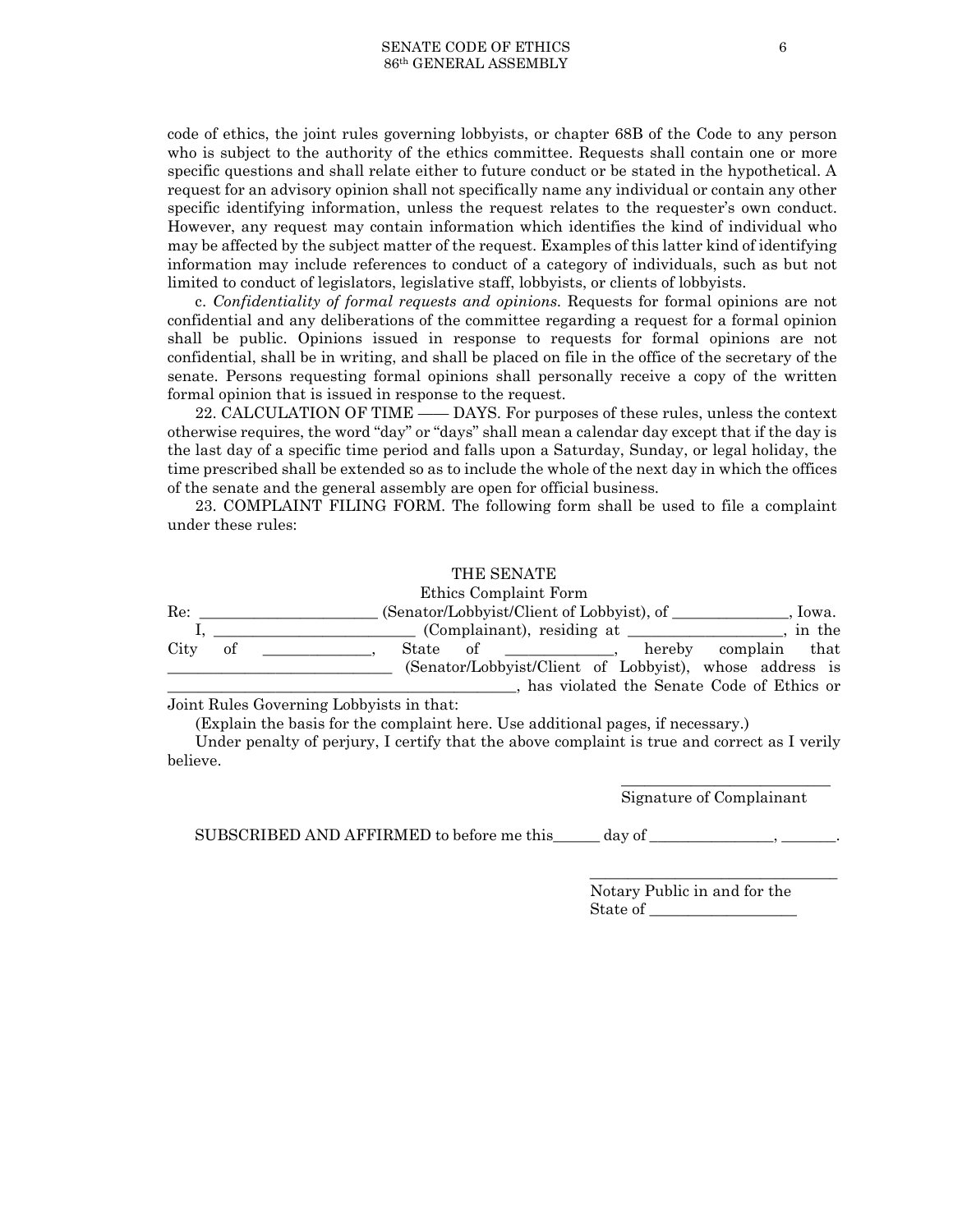24. COMPLAINT NOTICE FORM. The following form shall be used for notice of a complaint under these rules:

## STATE OF IOWA THE SENATE

)

 $)$ 

)

| COMMITTEE ON ETHICS<br><b>IOWA STATE SENATE</b> |  |
|-------------------------------------------------|--|
| On The Complaint Of                             |  |
| And Involving                                   |  |
|                                                 |  |

### NOTICE OF COMPLAINT

TO  $\blacksquare$ 

Senator or Lobbyist or Client of Lobbyist named above:

You are hereby notified that there is now on file with the Secretary of the Senate, State Capitol, Des Moines, Iowa, a complaint which alleges that you have committed a violation of the Senate's Code of Ethics or Joint Rules Governing Lobbyists.

A copy of the complaint and the Senate rules for processing the same are attached hereto and made a part of this notice.

You are further notified and requested to file your written answer to the complaint within ten days of the date upon which the notice was caused to be delivered to you, (date) \_\_\_\_\_\_\_\_\_\_\_\_\_\_\_\_\_\_\_\_\_\_\_\_, \_\_\_\_\_\_\_\_. Your answer is to be filed with the Secretary of the

Senate, State Capitol, Des Moines, Iowa. Dated this  $\_\_\_\_\_\_\_\$  day of  $\_\_\_\_\_\_\_\_\_\_\_\$ 

> \_\_\_\_\_\_\_\_\_\_\_\_\_\_\_\_\_\_\_\_\_\_\_\_\_\_\_\_\_\_\_\_\_ Chairperson, Senate Ethics Committee, or Secretary of the Senate

25. HEARING NOTICE FORM. The following form shall be used for notice of a hearing under these rules:

STATE OF IOWA THE SENATE

| COMMITTEE ON ETHICS |  |
|---------------------|--|
| IOWA STATE SENATE   |  |
|                     |  |
| On The Complaint Of |  |
|                     |  |
|                     |  |
| And Involving       |  |
|                     |  |
|                     |  |
|                     |  |

NOTICE OF HEARING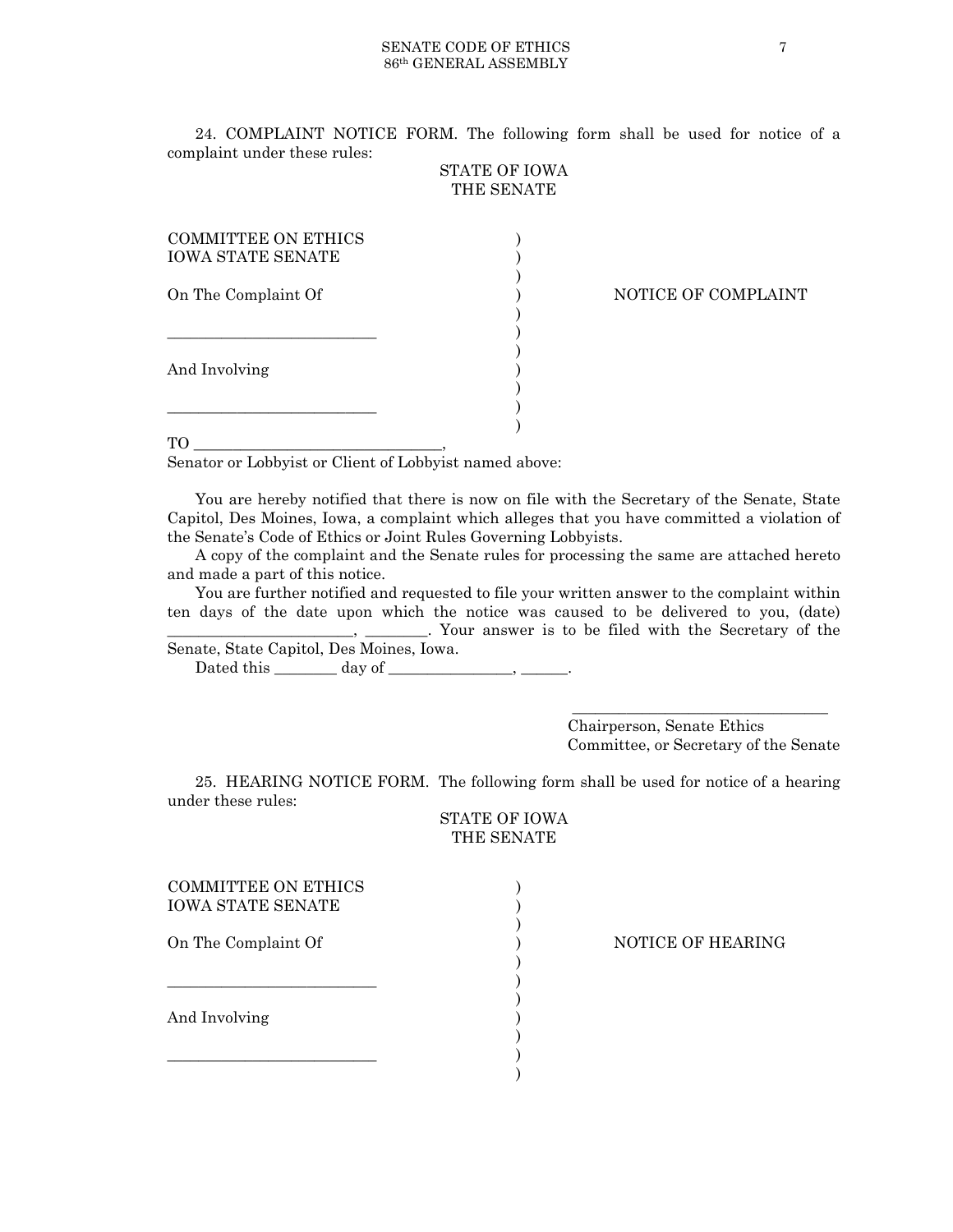$TO \underline{\hspace{2cm}}$ , Senator or Lobbyist or Client of Lobbyist named above:

You are hereby notified that there is now on file with the Secretary of the Senate, State Capitol, Des Moines, Iowa, a complaint which alleges that you have committed a violation of the Senate's Code of Ethics or Joint Rules Governing Lobbyists.

A copy of the complaint and the Senate rules for processing the same are attached hereto and made a part of this notice.

You are further notified that, after preliminary review, the committee has caused a public hearing to be scheduled on (date)\_\_\_\_\_\_\_\_\_\_\_\_\_\_\_\_, \_\_\_\_\_\_\_\_, at (hour) \_\_\_\_\_\_\_\_\_ (a.m.) (p.m.), in Room \_\_\_\_, State Capitol, Des Moines, Iowa.

At the hearing, you will have the right to appear in person, be represented by legal counsel at your own expense, present statements and evidence, and examine and cross-examine witnesses. The committee shall not be bound by formal rules of evidence, but shall receive relevant evidence, subject to limitations on repetitiveness. Any evidence taken shall be under oath.

The committee may continue the hearing to a future date if necessary for appropriate reasons or purposes.

You are further notified that the committee will receive such evidence and take such action as warranted by the evidence.

Dated this \_\_\_\_\_\_\_\_ day of \_\_\_\_\_\_\_\_\_\_\_\_\_\_\_\_, \_\_\_\_\_\_.

\_\_\_\_\_\_\_\_\_\_\_\_\_\_\_\_\_\_\_\_\_\_\_\_\_\_\_\_\_\_\_\_\_ Chairperson, Senate Ethics Committee, or Secretary of the Senate

26. PERSONAL FINANCIAL DISCLOSURE FORM. The following form shall be used for disclosure of economic interests under these rules and section 68B.35:

### STATEMENT OF ECONOMIC INTERESTS

Name:

(Last) (First) (Middle Initial)

Address:

(Street Address, Apt.#/P.O. Box)

\_\_\_\_\_\_\_\_\_\_\_\_\_\_\_\_\_\_\_\_\_\_\_\_\_\_\_\_\_\_\_\_\_\_\_\_\_\_\_\_\_\_\_\_\_\_ (City) (State) Zip) Phone:(Home) \_\_\_\_\_ / \_\_\_\_\_\_\_\_(Business) \_\_\_\_ / \_

\*\*\*\*\*\*\*\*\*\*\*\*\*\*\*\*\*\*\*\*\*\*\*\*\*\*\*\*\*\*\*\*\*\*\*\*\*\*\*\*\*\*\*\*\*\*\*\*\*\*\*\*\*\*

a. Please list each business, occupation, or profession in which you are engaged. In listing the business, occupation, or profession, it is not necessary that your employer or the name of the business be listed, although all businesses, occupations, or professions must be listed, regardless of the amount of income derived or time spent participating in the activity. (Examples of types of businesses, occupations, or professions that may be listed: teacher, lawyer, legislator, real estate agent, insurance adjuster, salesperson....)

| (1  |  |
|-----|--|
| (2) |  |
| (3) |  |
| (4) |  |
| (5) |  |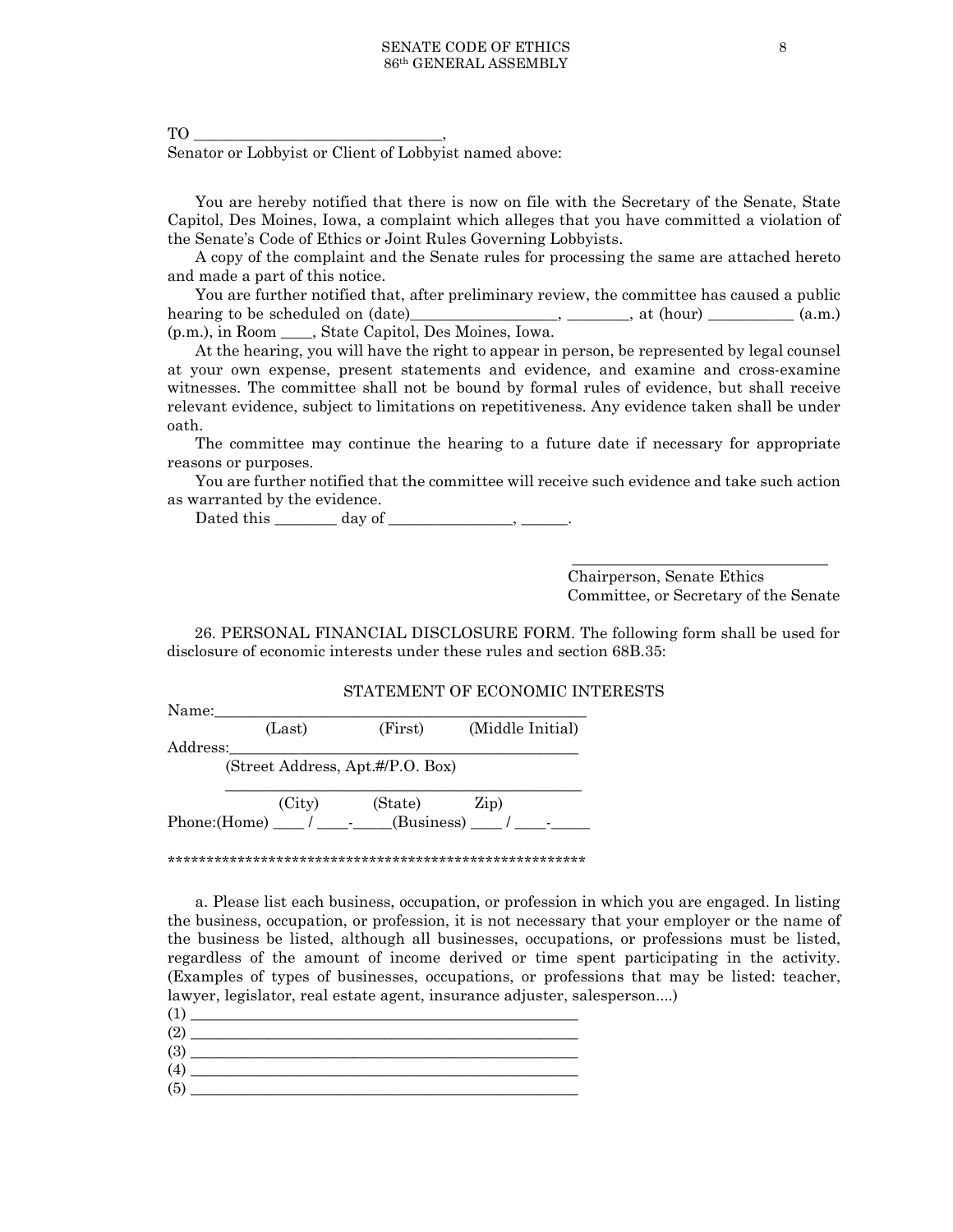b. Please list the nature of each of the businesses, occupations, or professions which you listed in paragraph "a", above, unless the nature of the business, occupation, or profession is already apparent from the information indicated above. The descriptions in this paragraph should correspond by number to the numbers for each of the businesses, occupations, or professions listed in paragraph "a". (Examples: If you indicated, for example, that you were a salesperson in subparagraph (1) of paragraph "a", you should list in subparagraph (1) of this paragraph the types of goods or services sold in this item. If you indicated that you were a teacher in subparagraph (2) of paragraph "a", you should indicate in subparagraph (2) of this paragraph the type of school or institution in which you provide instruction or whether the instruction is provided on a private basis. If you indicated that you were a lawyer in subparagraph (3) of paragraph "a", you should indicate your areas of practice and whether you are in private, corporate, or government practice in subparagraph (3) of this paragraph. If you indicated in subparagraph (4) of paragraph "a" that you were a consultant, in subparagraph (4) of this paragraph you should indicate the kind of services provided and types of clients served.)

(1) \_\_\_\_\_\_\_\_\_\_\_\_\_\_\_\_\_\_\_\_\_\_\_\_\_\_\_\_\_\_\_\_\_\_\_\_\_\_\_\_\_\_\_\_\_\_\_\_\_\_ (2) \_\_\_\_\_\_\_\_\_\_\_\_\_\_\_\_\_\_\_\_\_\_\_\_\_\_\_\_\_\_\_\_\_\_\_\_\_\_\_\_\_\_\_\_\_\_\_\_\_\_ (3) \_\_\_\_\_\_\_\_\_\_\_\_\_\_\_\_\_\_\_\_\_\_\_\_\_\_\_\_\_\_\_\_\_\_\_\_\_\_\_\_\_\_\_\_\_\_\_\_\_\_ (4) \_\_\_\_\_\_\_\_\_\_\_\_\_\_\_\_\_\_\_\_\_\_\_\_\_\_\_\_\_\_\_\_\_\_\_\_\_\_\_\_\_\_\_\_\_\_\_\_\_\_ (5) \_\_\_\_\_\_\_\_\_\_\_\_\_\_\_\_\_\_\_\_\_\_\_\_\_\_\_\_\_\_\_\_\_\_\_\_\_\_\_\_\_\_\_\_\_\_\_\_\_\_

\_\_\_\_\_\_\_\_\_\_\_\_\_\_\_\_\_\_\_\_\_\_\_\_\_\_\_\_\_\_\_\_\_\_\_\_\_\_\_\_\_\_\_\_\_\_\_\_\_\_\_\_\_\_ \_\_\_\_\_\_\_\_\_\_\_\_\_\_\_\_\_\_\_\_\_\_\_\_\_\_\_\_\_\_\_\_\_\_\_\_\_\_\_\_\_\_\_\_\_\_\_\_\_\_\_\_\_\_ \_\_\_\_\_\_\_\_\_\_\_\_\_\_\_\_\_\_\_\_\_\_\_\_\_\_\_\_\_\_\_\_\_\_\_\_\_\_\_\_\_\_\_\_\_\_\_\_\_\_\_\_\_\_ \_\_\_\_\_\_\_\_\_\_\_\_\_\_\_\_\_\_\_\_\_\_\_\_\_\_\_\_\_\_\_\_\_\_\_\_\_\_\_\_\_\_\_\_\_\_\_\_\_\_\_\_\_\_ \_\_\_\_\_\_\_\_\_\_\_\_\_\_\_\_\_\_\_\_\_\_\_\_\_\_\_\_\_\_\_\_\_\_\_\_\_\_\_\_\_\_\_\_\_\_\_\_\_\_\_\_\_\_

\_\_\_\_\_\_\_\_\_\_\_\_\_\_\_\_\_\_\_\_\_\_\_\_\_\_\_\_\_\_\_\_\_\_\_\_\_\_\_\_\_\_\_\_\_\_\_\_\_\_\_\_\_\_ \_\_\_\_\_\_\_\_\_\_\_\_\_\_\_\_\_\_\_\_\_\_\_\_\_\_\_\_\_\_\_\_\_\_\_\_\_\_\_\_\_\_\_\_\_\_\_\_\_\_\_\_\_\_ \_\_\_\_\_\_\_\_\_\_\_\_\_\_\_\_\_\_\_\_\_\_\_\_\_\_\_\_\_\_\_\_\_\_\_\_\_\_\_\_\_\_\_\_\_\_\_\_\_\_\_\_\_\_ \_\_\_\_\_\_\_\_\_\_\_\_\_\_\_\_\_\_\_\_\_\_\_\_\_\_\_\_\_\_\_\_\_\_\_\_\_\_\_\_\_\_\_\_\_\_\_\_\_\_\_\_\_\_ \_\_\_\_\_\_\_\_\_\_\_\_\_\_\_\_\_\_\_\_\_\_\_\_\_\_\_\_\_\_\_\_\_\_\_\_\_\_\_\_\_\_\_\_\_\_\_\_\_\_\_\_\_\_

\_\_\_\_\_\_\_\_\_\_\_\_\_\_\_\_\_\_\_\_\_\_\_\_\_\_\_\_\_\_\_\_\_\_\_\_\_\_\_\_\_\_\_\_\_\_\_\_\_\_\_\_\_\_ \_\_\_\_\_\_\_\_\_\_\_\_\_\_\_\_\_\_\_\_\_\_\_\_\_\_\_\_\_\_\_\_\_\_\_\_\_\_\_\_\_\_\_\_\_\_\_\_\_\_\_\_\_\_ \_\_\_\_\_\_\_\_\_\_\_\_\_\_\_\_\_\_\_\_\_\_\_\_\_\_\_\_\_\_\_\_\_\_\_\_\_\_\_\_\_\_\_\_\_\_\_\_\_\_\_\_\_\_

c. Please list each source, by general description, from which you receive, or which generates, more than one thousand dollars in gross annual income in the categories listed below. For purposes of this item, a source produces gross annual income if the revenue produced by the source is subject to federal or state income taxes. In completing this item, it is not necessary to list the name of the company, business, financial institution, corporation, partnership, or other entity which constitutes the source of the income and the amount or value of the holding should not be listed.

(1) Securities (Here for example, you need not state that you own X number of shares of any specific company by brand or corporate name, or that the stock is of a certain value, but may instead state that you possess stock in a company and indicate the nature of the company's business.):

(2) Instruments of Financial Institutions (You need not indicate, for example, in which institutions you hold certificates of deposit that produce annual income over the one thousand dollar threshold, but simply listing the nature of the institution will suffice, e.g., bank, credit union, or savings and loan association.):

(3) Trusts (The name of the particular trust need not be listed. However, if the income is received from a charitable trust/foundation, such as the Pugh Charitable Trust, in the form of a grant, the fact that the trust is a charitable trust should be noted here.):